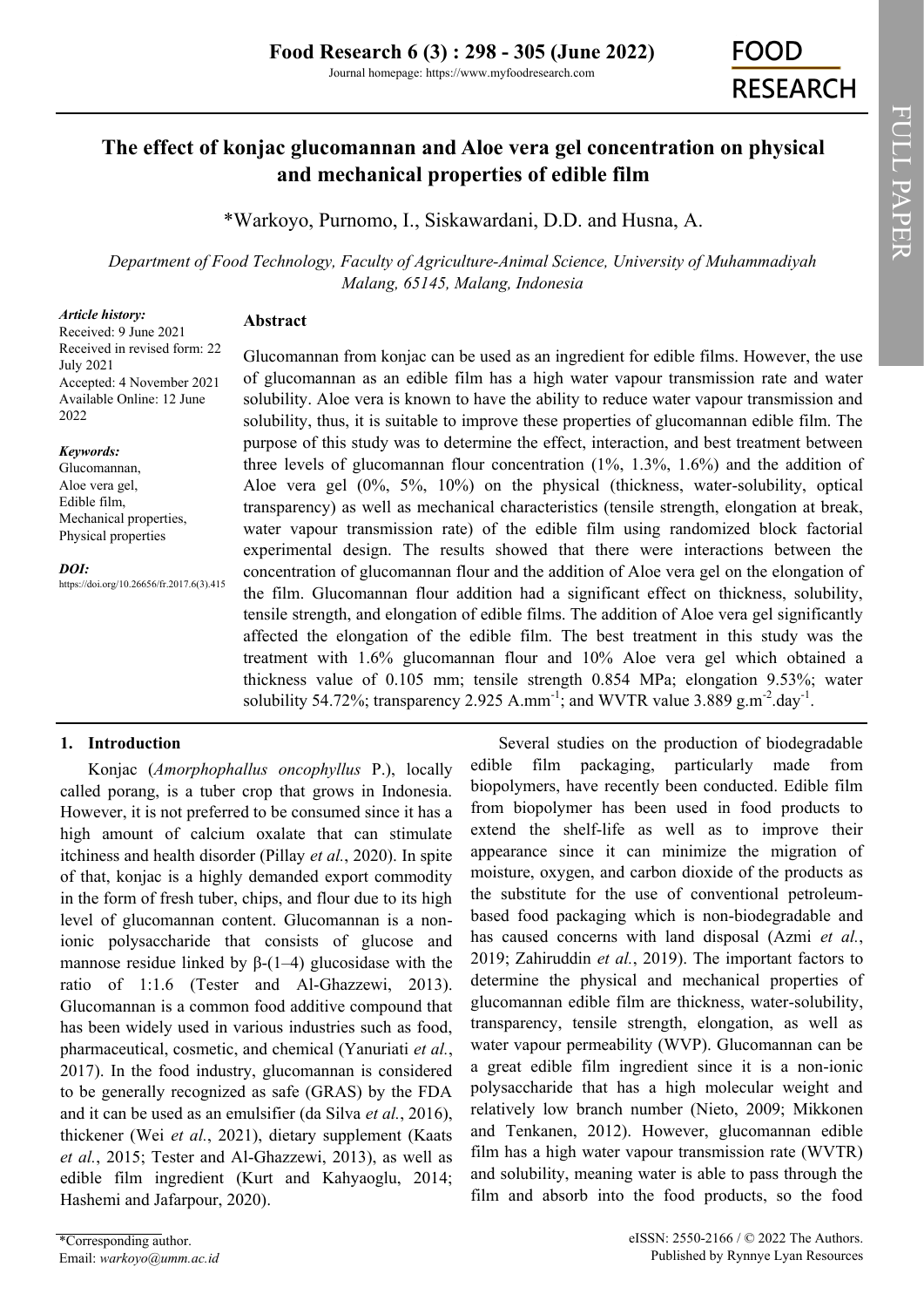FULL PAPER

deterioration will occur faster which makes it less favourable in industry. In addition, it is less elastic than any other edible film such as polypeptide-based edible polymers (Shit and Shah, 2014).

In order to increase the WVTR value of glucomannan film, it is necessary to add another component that can improve the water vapour barrier property of glucomannan film. Khoshgozaran-Abras *et al.* (2012) reported that adding 20% Aloe vera gel into the chitosan film will reduce its WVP and water solubility, as well as increase the mechanical properties including tensile strength, elongation, and elastic modulus values of the film. Aloe vera gel was reported to have natural film-forming starch-based polymer matrixes which are responsible to give supporting properties to edible films, such as cellulose, acetylated mannan, glucomannan, acetylated glucomannan, galactogalacturan, glucogalactomannan, galactoglucoarabino-mannan (Choi and Chung, 2003). In addition, antioxidants in Aloe vera gel will also support polysaccharides to improve plasticizing properties and flexibility of edible polymers (Bajer *et al.*, 2020). Therefore, the purpose of this study was to investigate the effects and the interactions between glucomannan and Aloe vera gel concentration on the physical and mechanical properties of glucomannan edible film. This report will also provide the best treatment among those factors.

#### **2. Materials and methods**

#### *2.1 Preparation of glucomannan flour*

Glucomannan flour was obtained from konjac harvested after 2 years of cultivation in the 200 m.a.s.l farm. According to Siswanti *et al.* (2013), the konjac was washed, peeled, and cut into chips with 4-5 mm of thickness, then it was submerged in the  $1\%$  (w/v) Nabisulphite solution for 5 mins to avoid browning. The chips were dried, ground, and sifted through a 50 mesh sieve to obtain the konjac flour. The flour was then mixed with distilled water  $(1:50 \, (w/v))$ , then heated to 55°C for 1 hr and stirred periodically. The supernatant then was obtained from the filtered puree. Subsequently, the supernatant was macerated in 400 mL of 96% ethanol until agglomerates were formed. The maceration was done twice to get the white-bluish glucomannan agglomerates, then it was dried at 60°C for 24 hrs. The coarse glucomannan was ground and sifted through an 80 mesh sieve to get glucomannan powder.

#### *2.2 Glucomannan-Aloe vera gel edible film production*

The production of glucomannan edible film was conducted corresponding to Siswanti *et al.* (2013) with modification. Calcium dihydroxide solution was

prepared by adding 0.2% (w/w glucomannan flour) Ca  $(OH)$ <sub>2</sub> with 150 mL distilled water. The glucomannan flour was added into the solution with different concentration  $(1\%, 1.3\%, 1.6\%)$  (w/v). Aloe vera gel (mucilage) obtained from the middle part (parenchyma) of the Aloe vera was mashed, filtered with a 1 mm filter, and added into the mixture with different concentrations  $(0\%, 5\%, 10\%)$  (w/v) as well as 0.3% (w/v) glycerol. The mixture was placed above an induction stove and heated for 15 mins. Subsequently, the 150 mL mixture was poured into a  $200 \times 200 \times 30$  mm<sup>3</sup> cast and dried at 60° C for 24 hrs. The film was then subjected to physical and mechanical properties analysis.

#### *2.3 Physical properties analysis*

#### *2.3.1 Thickness*

The thickness of the edible films was measured according to Yoshida and Antunes (2004). The measurement was conducted in each specimen using a micrometre (Mitutoyo Mfg Co. Ltd., Japan) at 5 distinct places to the nearest 0.001 mm. The average was determined to be the film thickness.

#### *2.3.2 Water solubility*

For determining the film water solubility, a method described by Saberi *et al.* (2016) was used. The film was cut to  $1\times1$  cm in size, weighed for its initial dry weight  $(W<sub>0</sub>)$ , and placed on a petri dish containing 15 mL distilled water for 24 hrs. After submerging, the samples were taken, drained, and the water on the samples' surface was removed using tissue paper. Subsequently, the samples were placed in an oven for 24 hrs. The dried samples were weighed for their final dry weight  $(W_1)$  and the absorbed water was determined. The percentage of film water solubility was calculated using the formula below:

*Water solubility* (%) = 
$$
\frac{W_0-W_1}{W_0} \times 100
$$

#### *2.3.3 Optical transparency*

Determination of film transparency was conducted according to a method described by Al-Hassan and Norziah (2012) with slight modification. The film sample was cut into  $1\times4$  cm in size, then the thickness was measured. The samples were then placed inside of the spectrophotometer cuvette and the transparency was determined using spectrophotometer UV-Vis (Shimadzu, Japan) at 546 nm wavelength. The following equation was used to compute the transparency (T) of films:

$$
T = \frac{A_{546}}{x}
$$

Where A<sup>546</sup> denotes the absorbance at 546 nm and *x* denotes the thickness of the film (mm). A higher T value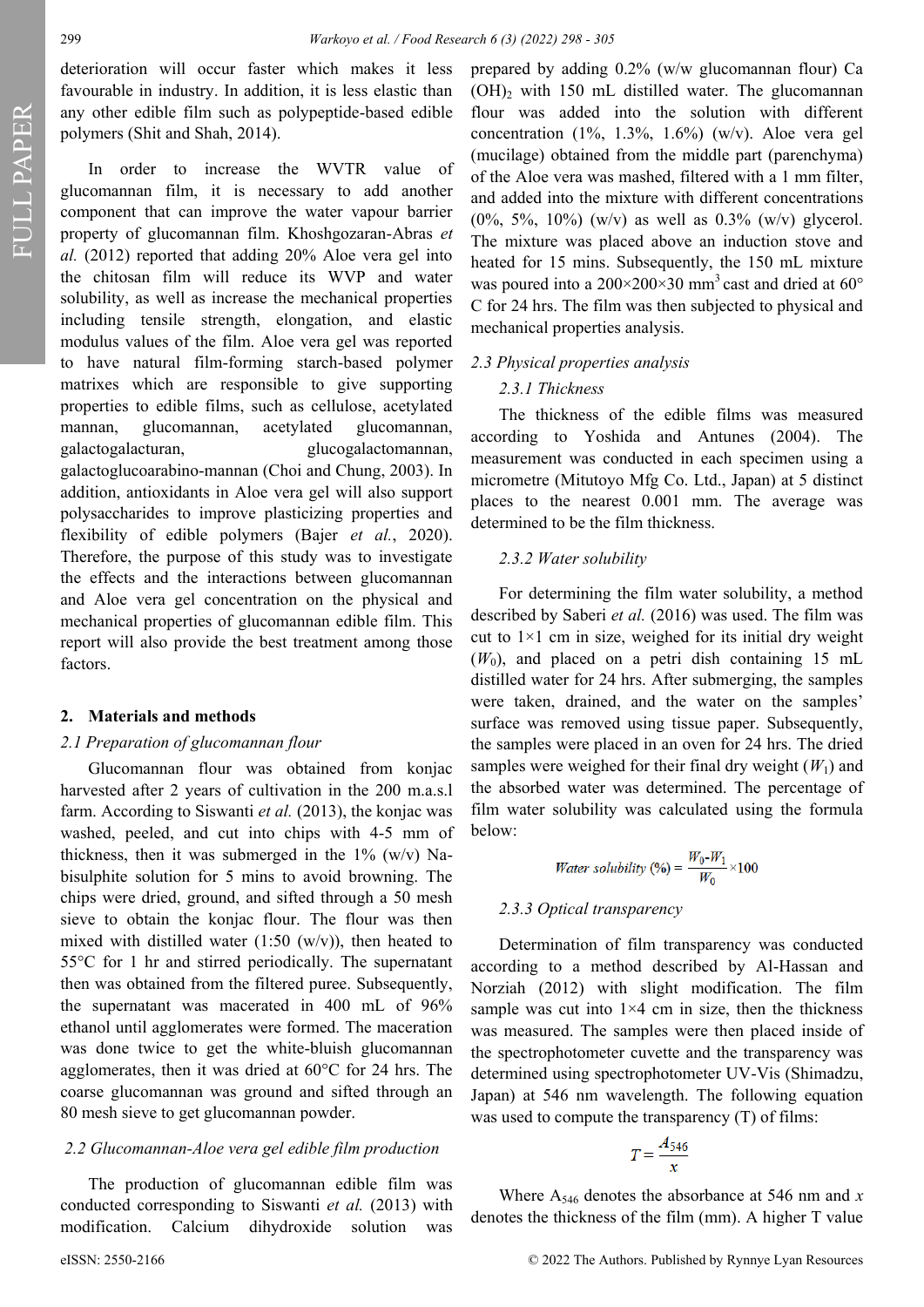indicates a lower degree of transparency, according to this equation. For each film sample, tests were performed in triplicate.

# *2.4 Mechanical properties analysis 2.4.1 Tensile strength and elongation at break*

The film tensile strength measurement was performed according to ASTM standard number D882- 12 (ASTM, 2012) using Universal Testing Machine. The sample was cut into  $20 \times 50$  mm in size then tested by giving load and pulling force. The value of tensile strength was calculated by the following equation:

Tensile strength 
$$
\tau = \frac{F_{max}}{A}
$$

Where  $F_{max}$  is maximum tensile force (N) and *A* is surface area  $(cm<sup>2</sup>)$ . Tests were run in triplicates for each type of film.

#### *2.4.2 Elongation at break*

The film elongation measurement was performed according to ASTM standard number D882-12 (ASTM, 2012) using Universal Testing Machine. The sample was cut into  $20 \times 50$  mm in size and then tested by giving load and pulling force. The value of tensile strength was determined by the film's ability to extend under the applied forces and was calculated using the following equation:

$$
Elongation (%) = \frac{d_{after} - d_{before}}{d_{before}} \times 100
$$

Where d is the distance between the clamps of the sample holder before or after the sample is pulled until it breaks. For each film sample, tests were performed in triplicate.

#### *2.4.3 Water vapour transmission rate (WVTR)*

Determination of WVTR was performed according to ASTM standard number E96/E96M-16 (ASTM, 2016). A 30 mL dish was filled with 2 g silica gel, and then its edges were covered with film samples and tightly secured using rubber bands. The sample and dish were weighed for the initial weight. Subsequently, they were placed in a container containing 100 mL 40% NaCl at 25°C then it was tightly closed. The dish and sample were measured for their weight for 6 days and the data were used to determine the linear regression equation and the slope by dividing increasing weight (g/day) and film surface area  $(cm^2)$ . WVTR values were determined using the following equation:

$$
WVTR = \frac{\Delta W}{t \times A}
$$

Where  $\Delta W$  is the change in film weight after 24 hrs (g),  $t$  is time (24 hrs), and A is surface area (cm<sup>2</sup>). For each film sample, tests were performed in triplicate.

#### *2.5 Statistical methods*

A randomized block factorial experimental design was used for determining the effects and interactions of two factors on the characteristics of edible films, the factors are glucomannan flour concentration (1%, 1.3%, 1.6%) (w/v), and Aloe vera gel concentration  $(0\%, 5\%, \%)$  $10\%$ ) (w/v) with 3 replications, so there were 27 samples in total. The samples' mean differences were compared using analysis of variance (one-way ANOVA). If there were differences in means, Duncan's Multiple Range Test (DMRT) was used to make multiple comparisons (confidence level,  $\alpha = 0.05$ ). The best treatment was determined using the De Garmo method.

#### **3. Results and discussion**

### *3.1 Physical properties*

#### *3.1.1 Thickness*

There was no interaction between the glucomannan concentration and the Aloe vera gel concentration on the film thickness, according to ANOVA (data not shown). In particular, glucomannan flour increased the thickness of edible film significantly ( $\alpha = 0.05$ ) between 1% and 1.6% of glucomannan flour (Table 1). This result is in accordance with Siswanti *et al.* (2013), Halim and Katherina (2019), and Safitri *et al.* (2020) who reported that a high concentration of glucomannan as the basedpolymer, will increase total solids as well as its filmforming matrix polymer, resulting in increasing film thickness. The film thickness is also affected by cast area and suspension volume (Purnavita and Utami, 2018). However, there was no significant difference in the film thickness affected by Aloe vera gel concentrations (Table 1). The film thickness value affects the water vapour and oxygen permeability, mechanical properties, as well as transparency of the film. According to the Japanese Industrial Standard (1997), the standard thickness of the edible film is 0.25 mm or less. Thus, the film thickness in this study has been in accordance with the mentioned standard.

Table 1. The effect of glucomannan flour concentration and Aloe vera gel concentration on the thickness of edible film

| Component     | Concentration $(\% )$ | Thickness (mm)                  |
|---------------|-----------------------|---------------------------------|
| Glucomannan   |                       | $0.080 \pm 0.0154$ <sup>a</sup> |
|               | 1.3                   | $0.086 \pm 0.0001^{ab}$         |
|               | 1.6                   | $0.093 \pm 0.0098^b$            |
| Aloe vera gel |                       | $0.084 \pm 0.0078$              |
|               | 5                     | $0.087 \pm 0.0123$              |
|               | ۱۸                    | $0.088 \pm 0.0175$              |

Values are presented as mean±SD. Values with different superscript are significantly different ( $\alpha$  = 0.05).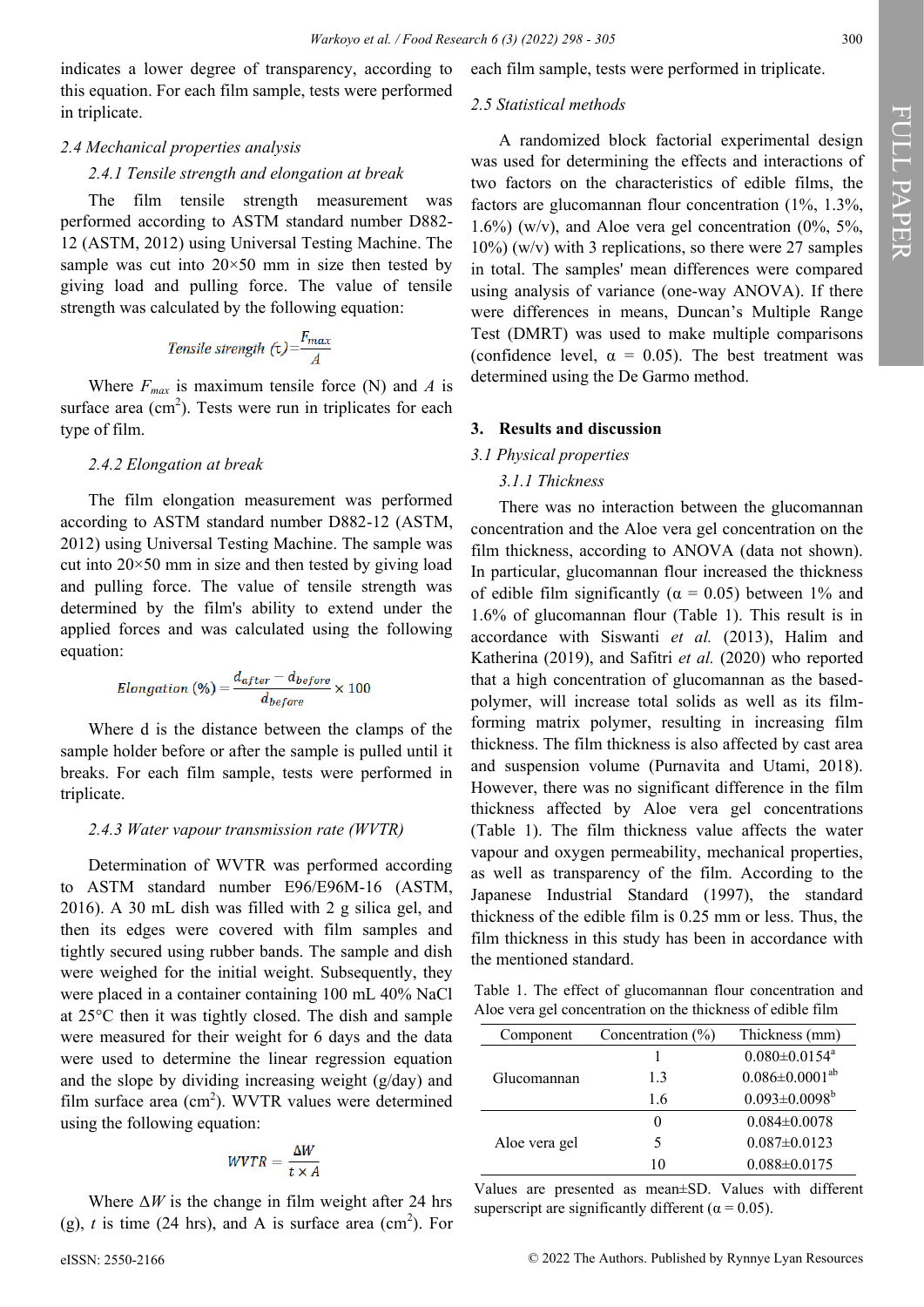#### *3.1.2 Water solubility*

The film solubility in water is an essential property of edible films. The desired water solubility value is determined by the application or intended use. For instance, food products with high moisture content or high hygroscopicity require edible film with low water solubility (Kurt and Kahyaoglu, 2014). The result of this study showed that glucomannan concentration affected the film water solubility significantly ( $\alpha = 0.05$ ) and KGF3 had the highest water solubility (Table 2). According to Tester and Al-Ghazzewi (2013), glucomannan is a hydrophilic substance since it consists of polysaccharides that have a large number of hydroxyl groups. Therefore, adding more glucomannan to the film suspension will increase the water solubility.

Table 2. The effect of glucomannan flour concentration and Aloe vera gel concentration on the film water solubility

| Component     | Concentration $(\% )$ | Water solubility $(\%)$        |
|---------------|-----------------------|--------------------------------|
| Glucomannan   |                       | $44.48 \pm 2.504$ <sup>a</sup> |
|               | 1.3                   | $46.94 \pm 3.813^a$            |
|               | 1.6                   | 59.93±3.748 <sup>b</sup>       |
| Aloe vera gel |                       | $51.52 \pm 7.405$              |
|               |                       | $50.16\pm9.201$                |
|               | 10                    | $49.67\pm 6.959$               |

Values are presented as mean±SD. Values with different superscript are significantly different ( $\alpha$  = 0.05).

The result showed that Aloe vera gel concentration slightly reduced the film water solubility but did not give a significant effect on it (Table 2). In comparison with a study by Chin *et al.* (2017), the author reported that the water solubility of biopolymer film decreased significantly as Aloe vera increased. This could be due to the hydrophilic property of glucomannan as the major polymer and water tend to easily permeate the film which had the lowest Aloe vera gel concentration (Chin *et al.*, 2017). The reduction of film water solubility as Aloe vera gel concentration increases was also reported by Khoshgozaran-Abras *et al.* (2012). However, there was no interaction between the glucomannan concentration and Aloe vera gel concentration on the film water solubility (data not shown).

#### *3.1.3 Optical transparency*

The optical properties of the edible film, such as colour and transparency, are important factors for its overall appearance and consumer acceptance. In this study, the result showed that glucomannan concentration slightly lowered the edible film transparency but not significantly. The 1.0% glucomannan concentration produced the edible film with a 3.93 A.mm-<sup>1</sup> transparency value, then it was decreased to 3.41 A.mm-<sup>1</sup> when the glucomannan concentration was increased to

1.6% (Figure 1A). Meanwhile, Aloe vera gel seemed to not give any effect on the transparency of the edible film. In Figure 1B, The result showed that from 0% to 10% of Aloe vera gel concentration, it produced the edible film with 3.65-3.77 A.mm<sup>-1</sup> transparency value.



Figure 1. Optical transparency of edible film with different glucomannan concentration (A) and Aloe vera gel concentration (B). Values are presented as mean±SD.

#### *3.2 Mechanical properties*

#### *3.2.1 Tensile strength*

Since food quality and safety depend on the capacity to preserve integrity, the ability to endure tensile stress is a vital parameter of food coating or packaging using edible film. Tensile strength is the highest tensile stress a material can bear without breaking during a test (Yoo and Krochta, 2011). Tensile strength values of the edible films affected by glucomannan concentration are shown in Table 3. The result showed that from 1% to 1.6% glucomannan concentration, the tensile strength values were increased significantly from 0.77±0.073 MPa to 1.19±0.109 MPa, respectively. The increasing tensile strength values were obtained because glucomannan as the main film-forming polymer had also been enhanced and it made the polymer became denser, as well as the matrix bonding became stronger and more compact (Chambi and Grosso, 2011; Raharjo *et al.*, 2012; Halim and Katherina, 2019). However, Aloe vera gel addition decreased the tensile strength of the edible film but not significantly. In Figure 2 we can see that from 0% to 10% of Aloe vera gel addition, the tensile strength was slightly lowered from  $0.99\pm0.195$  to  $0.95\pm0.213$ , respectively. This might be due to the Aloe vera gel as a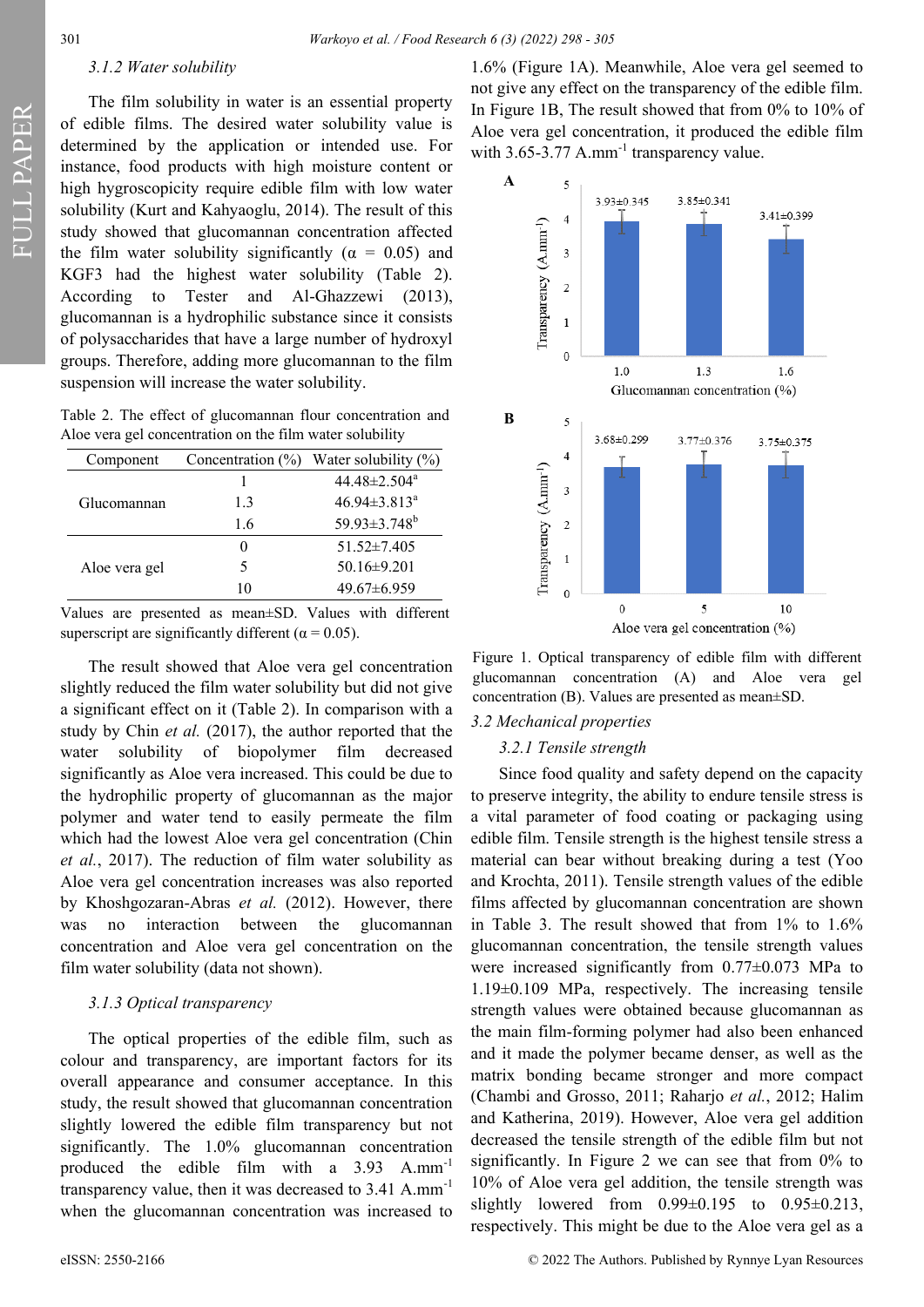plasticizer reducing the intermolecular forces along polymer chains, lowering the matrix firmness while increasing edible film flexibility (Kurt and Kahyaoglu, 2014). According to the Japanese Industrial Standard (1997), the standard tensile strength value of an edible film is 0.392 MPa. Thus, the film tensile strength in this study has been in accordance with the mentioned standard.

Table 3. Tensile strength of the edible films with different glucomannan concentration

| Glucomannan Concentration (%) Tensile strength (MPa) |                               |
|------------------------------------------------------|-------------------------------|
|                                                      | $0.77 \pm 0.073$ <sup>a</sup> |
| 1.3                                                  | $0.96 \pm 0.070^{\rm b}$      |
| 16                                                   | $1.19 \pm 0.109^{\circ}$      |

Values are presented as mean±SD. Values with different superscript are significantly different ( $\alpha$  = 0.05).



Figure 2. Tensile strength of edible films affected with Aloe vera gel concentration

### *3.2.2 Elongation at break*

Elongation at break  $(E%)$  is the increase in the sample length from its initial length to the breakpoint. E% is used to evaluate the edible films' mechanical properties and it is related to the chemical structure of the film. This parameter is also the indicator of the film strength and flexibility, along with tensile strength (da Rosa Zavareze *et al.*, 2012). In this study, there are correlations between glucomannan flour and Aloe vera gel addition in the E% value of the film. From Table 4, we can conclude that the lowest level of glucomannan flour (1%) and the highest level of Aloe vera gel (10%) gave the highest  $E\%$  value of the films  $(14.30\pm0.345)$ . The increasing concentration of glucomannan flour decreased the E% value significantly ( $\alpha = 0.05$ ). This might occur because the addition of high glucomannan concentration would lower its ratio with the plasticizer. The plasticizer enhances the plasticizing properties and flexibility of the polymeric molecular chain (Bajer *et al.*, 2020). Thus, increasing plasticizer concentration will also increase the ability of the film to expand from the original length and *vice versa*. Zahiruddin *et al.* (2019) reported that the E% value usually is inversely proportional to elongation at break, with an increase in

tensile strength value resulting in a drop in elongation at break. The result in this study was in accordance with the aforementioned report which showed a significant drop in E% value while tensile strength value was increased significantly (Table 3) in the manner of glucomannan flour addition. According to the Japanese Industrial Standard (1997), the standard E% value of an edible film is around 10-50%, so it can be concluded that the samples with 1% glucomannan and 0-10% Aloe vera gel are the samples that are in accordance with the standard.

Table 4. E% value of edible films with different glucomannan and Aloe vera gel concentrations

| Treatments                                    | E(%)                           |
|-----------------------------------------------|--------------------------------|
| 1% glucomannan flour + 0% Aloe vera gel       | $12.02 \pm 0.466$ <sup>d</sup> |
| 1% glucomannan flour + 5% Aloe vera gel       | $12.45 \pm 0.249$ <sup>d</sup> |
| 1% glucomannan flour + 10% Aloe vera gel      | $14.30 \pm 0.345$ <sup>e</sup> |
| 1.3% glucomannan flour + 0% Aloe vera gel     | $8.29 \pm 1.121$ <sup>bc</sup> |
| 1.3% glucomannan flour + 5% Aloe vera gel     | $9.51 \pm 0.730$ <sup>c</sup>  |
| 1.3% glucomannan flour + $10\%$ Aloe vera gel | $9.05 \pm 0.744$ bc            |
| 1.6% glucomannan flour + 0% Aloe vera gel     | $5.80 \pm 0.415^a$             |
| 1.6% glucomannan flour + 5% Aloe vera gel     | $7.91 \pm 0.358$ <sup>ab</sup> |
| 1.6% glucomannan flour + 10% Aloe vera gel    | $9.53 \pm 1.313$ <sup>c</sup>  |

Values are presented as mean±SD. Values with different superscript are significantly different ( $\alpha$  = 0.05).

#### *3.2.3 Water Vapour Transmission Rate (WVTR)*

The water–vapour transmission of the package films has a great influence on the food shelf life. Water vapour transmission is the rate at which water vapour moves through an area in a given amount of time and at a given humidity temperature (Basha *et al.*, 2011). However, there was no interaction between glucomannan and Aloe vera concentration in the film WVTR. Both parameters also did not give any effect on the film WVTR (Figure 3). It is assumed that the concentration addition between treatments is very small, resulting in the water vapour transmission rate was not significantly different. This result was in accordance with Apriyani and Sedyadi (2015) that reported that the addition of Aloe vera gel did not significantly affect the WVTR of edible films. Many factors influence the rate of water vapour transmission, including the edible film's integrity, the ratio of hydrophilic to hydrophobic, the ratio of crystalline to amorphous regions, and the mobility of the polymer chain (Souza *et al.*, 2010). Water vapour migration generally occurs in the hydrophilic parts of the film, thus the ratio between the hydrophilic to hydrophobic parts of the film components will exert an influence on the value of the water vapour transmission rate. The greater the hydrophobic, the lower the water vapour transmission rate of the film (Siswanti *et al.*, 2013). According to the Japanese Industrial Standard (1997), the standard WVTR of an edible film is  $7 \text{ g.m}^{-2}$ .day<sup>-1</sup> or below. The film WVTR in this study was around  $3.83-4$  g.m<sup>-2</sup>.day<sup>-1</sup> so it FULL PAPER

FULL PAPER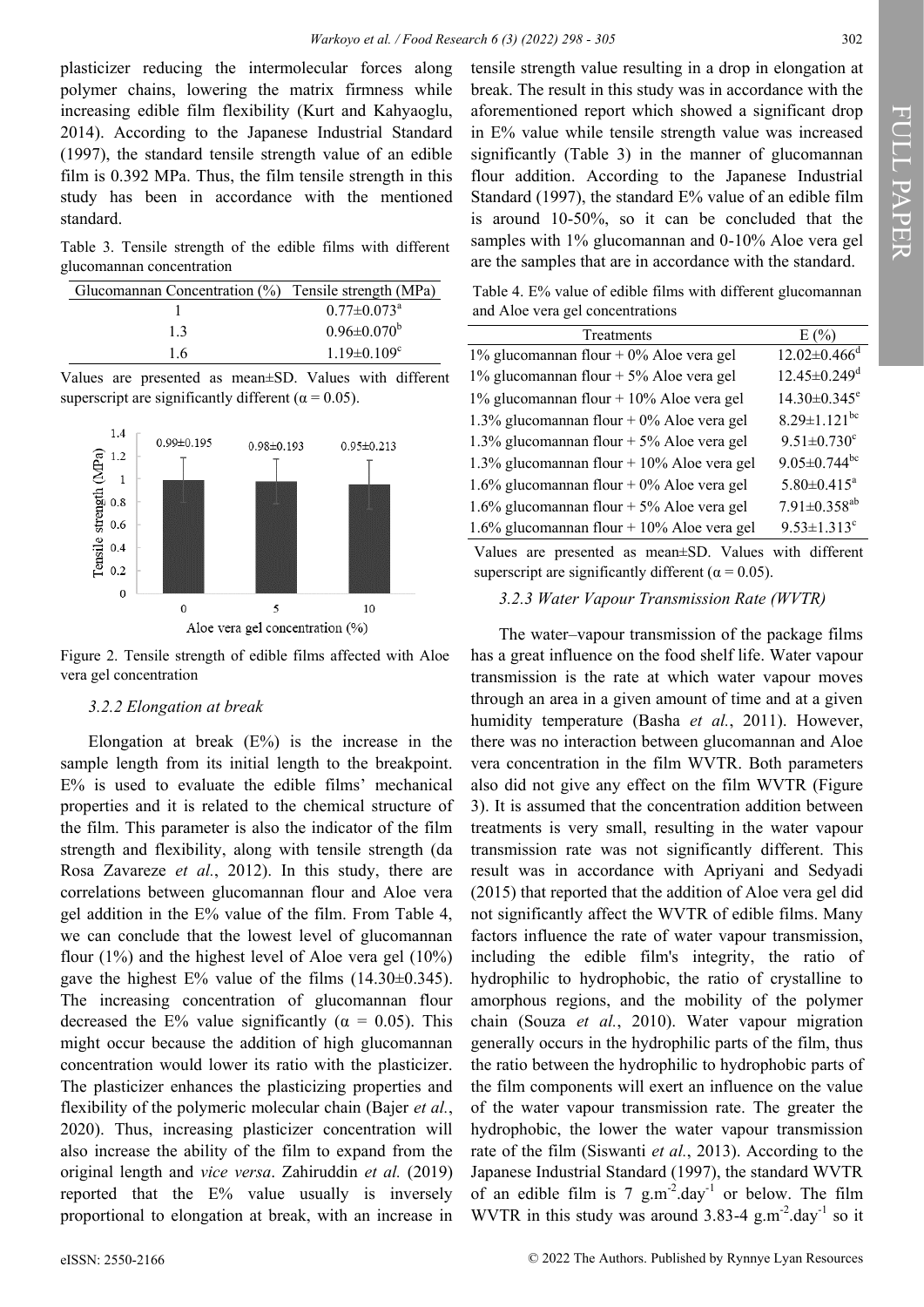







### **4. Conclusion**

Based on the data obtained from the research, it can be concluded that there were interactions between the treatment of glucomannan flour concentration and the addition of Aloe vera gel on the E% value of the edible film. Treatment of glucomannan flour concentration significantly affected the thickness, solubility, tensile strength, and elongation of the edible film. The addition of Aloe vera gel significantly affected the E% value of the edible film. The best treatment in this study was the treatment with 1.6% glucomannan flour and 10% Aloe vera gel which obtained a thickness value of 0.105 mm; tensile strength 0.854 MPa; elongation 9.53%; water solubility 54.72%; transparency 2.925  $A.mm^{-1}$ ; and WVTR value  $3.889$  g.m<sup>-2</sup>.day<sup>-1</sup>.

# **Conflict of interest**

The authors have no conflict of interest to declare.

# **Acknowledgement**

The authors would like to gratefully acknowledge the Laboratory of Food Technology University of Muhammadiyah Malang for facilitating the research.

# **References**

Al-Hassan, A. and Norziah, M. (2012). Starch–gelatin edible films: Water vapor permeability and mechanical properties as affected by plasticizers.

*Food Hydrocolloids,* 26(1), 108-117. https:// doi.org/10.1016/j.foodhyd.2011.04.015

- Apriyani, M. and Sedyadi, E. (2015). Synthesis and characterization of biodegrdable plastic from casava starch and Aloe vera extract with glycerol plasticizer. *Jurnal Sains Dasar*, 4(2), 145-152. https://doi.org/10.21831/jsd.v4i2.9090 [In Bahasa Indonesia]
- ASTM. (2012). Standard Test Method for Tensile Properties of Thin Plastic Sheeting, D882-12. West Conshohocken, USA: STM International.
- ASTM. (2016). Standard test methods for water vapor transmission of materials, E96/E96M‐16. West Conshohocken*,* PA, USA: American Society for Testing and Materials.
- Azmi, N., Kadir Basha, R., Othman, S. and Mohammed, M. (2019). Characterization of antioxidant tapioca starch/polyaniline composites film prepared using solution casting method. *Food Research,* 3(4), 317- 324. https://doi.org/10.26656/fr.2017.3(4).144
- Bajer, D., Janczak, K. and Bajer, K. (2020). Novel starch/chitosan/Aloe vera composites as promising biopackaging materials. *Journal of Polymers and the Environment,* 28(3), 1021-1039. https:// doi.org/10.1007/s10924-020-01661-7
- Basha, R.K., Konno, K., Kani, H. and Kimura, T. (2011). Water vapor transmission rate of biomass based film materials. *Engineering in Agriculture, Environment and Food,* 4(2), 37-42. https://doi.org/10.1016/S1881 -8366(11)80018-2
- Chambi, H.N.M. and Grosso, C.R.F. (2011). Mechanical and water vapor permeability properties of biodegradables films based on methylcellulose, glucomannan, pectin and gelatin. *Food Science and Technology,* 31(3), 739-746. https://doi.org/10.1590/ S0101-20612011000300029
- Chin, S.S., Lyn, F.H. and Hanani, Z.N. (2017). Effect of Aloe vera (*Aloe barbadensis* Miller) gel on the physical and functional properties of fish gelatin films as active packaging. *Food Packaging and Shelf Life,* 12, 128-134. https://doi.org/10.1016/ j.fpsl.2017.04.008
- Choi, S. and Chung, M.-H. (2003). A review on the relationship between Aloe vera components and their biologic effects. *Seminars in Integrative Medicine*, 1 (1), 53-62. https://doi.org/10.1016/S1543-1150(03) 00005-X
- da Rosa Zavareze, E., Pinto, V.Z., Klein, B., El Halal, S.L.M., Elias, M.C., Prentice-Hernández, C. and Dias, A.R.G. (2012). Development of oxidised and heat–moisture treated potato starch film. *Food*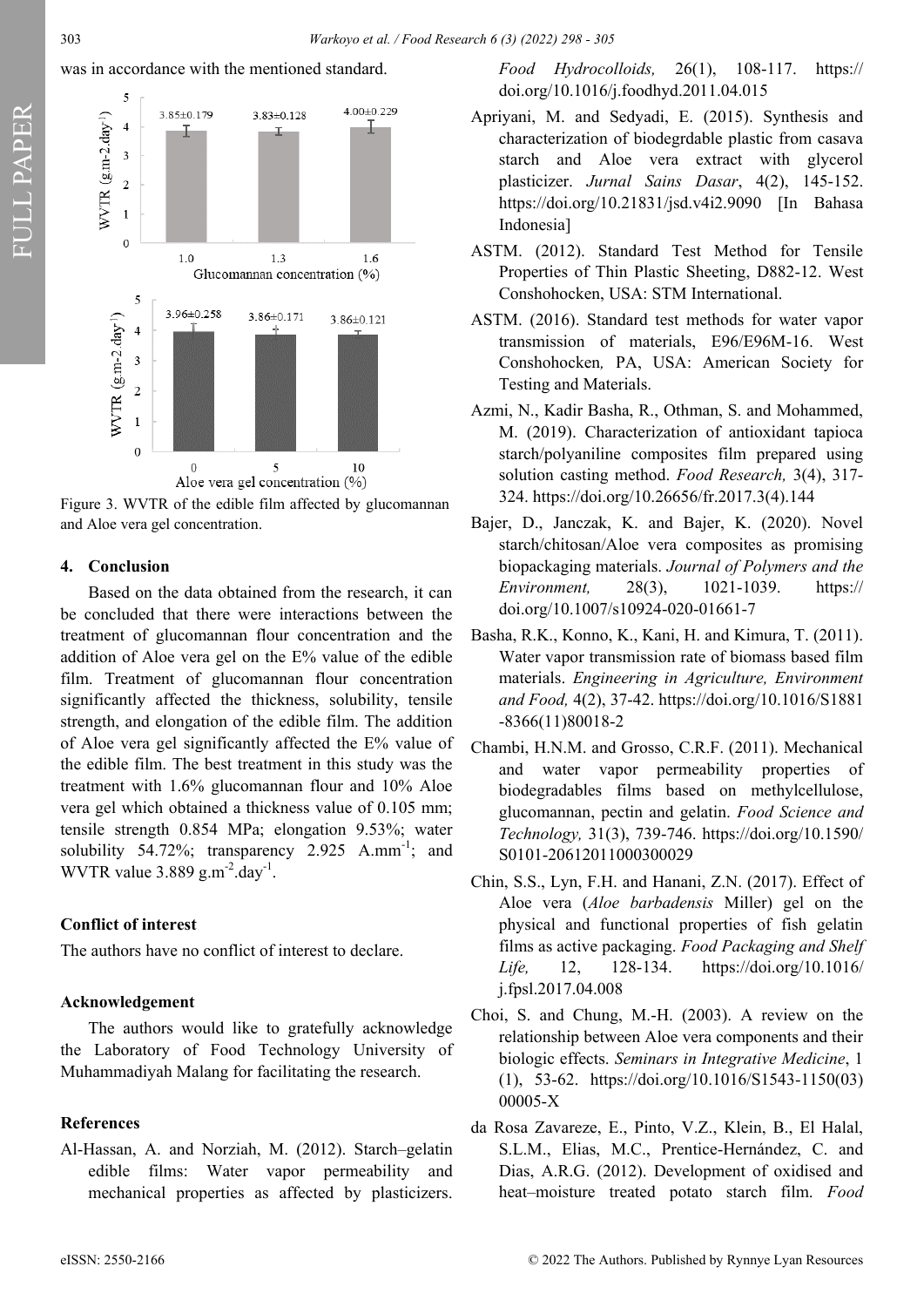*Chemistry,* 132(1), 344-350. https://doi.org/10.1016/ j.foodchem.2011.10.090

- da Silva, D.F., de Souza Ferreira, S.B., Bruschi, M.L., Britten, M. and Matumoto-Pintro, P.T. (2016). Effect of commercial konjac glucomannan and konjac flours on textural, rheological and microstructural properties of low fat processed cheese. *Food Hydrocolloids,* 60, 308-316. https://doi.org/10.1016/ j.foodhyd.2016.03.034
- Halim, Y. and Katherina, L. (2019). Characteristic of edible film robusta coffee's silver skin (Co*ffea canephora*) and porang tuber (*Amorphophallus muelleri* Blume). *FaST-Jurnal Sains dan Teknologi,*  3(1), 13-28. [in Bahasa Indonesia]
- Hashemi, S.M.B. and Jafarpour, D. (2020). The efficacy of edible film from Konjac glucomannan and saffron petal extract to improve shelf life of fresh‐cut cucumber. *Food Science and Nutrition,* 8(7), 3128- 3137. https://doi.org/10.1002/fsn3.1544
- Kaats, G.R., Bagchi, D. and Preuss, H.G. (2015). Konjac glucomannan dietary supplementation causes significant fat loss in compliant overweight adults. *Journal of the American College of Nutrition,* 2015, 1009194. https:// doi.org/10.1080/07315724.2015.1009194
- Khoshgozaran-Abras, S., Azizi, M.H., Hamidy, Z. and Bagheripoor-Fallah, N. (2012). Mechanical, physicochemical and color properties of chitosan based-films as a function of Aloe vera gel incorporation. *Carbohydrate Polymers,* 87(3), 2058- 2062. https://doi.org/10.1016/j.carbpol.2011.10.020
- Kurt, A. and Kahyaoglu, T. (2014). Characterization of a new biodegradable edible film made from salep glucomannan. *Carbohydrate Polymers,* 104, 50-58. https://doi.org/10.1016/j.carbpol.2014.01.003
- Mikkonen, K.S. and Tenkanen, M. (2012). Sustainable food-packaging materials based on future biorefinery products: Xylans and mannans. *Trends in Food Science and Technology,* 28(2), 90-102. https:// doi.org/10.1016/j.tifs.2012.06.012
- Nieto, M.B. (2009). Structure and function of polysaccharide gum-based edible films and coatings. In Huber, K. and Embuscado, M. (Eds.) Edible films and coatings for food applications, p. 57-112. New York, USA: Springer. https://doi.org/10.1007/978-0- 387-92824-1\_3
- Pillay, R., Chemban, F.M., Pillay, V.V. and Rathish, B. (2020). Little known dangers of an exotic poisonous fruit: Lessons from two cases of konjac ingestion. *Cureus,* 12, e11972. https://doi.org/10.7759/ cureus.11972
- Purnavita, S. and Utami, W.T. (2018). Biodegradable plastic from sugar palm starch with the addition of *Aloe vera*. *Jurnal Inovasi Teknik Kimia,* 3(2), 19-25. https://doi.org/10.31942/inteka.v3i2.2488. [In Bahasa Indonesia]
- Rahario, B.A., Dewi, N.W.S. and Haryani, K. (2012). Utilization of glucomannan flour from iles-iles (*Amorphophallus oncophyllus*) as raw material for edible film. *Jurnal Teknologi Kimia dan Industri,* 1 (1), 401-411. [In Bahasa Indonesia]
- Saberi, B., Vuong, Q.V., Chockchaisawasdee, S., Golding, J.B., Scarlett, C.J. and Stathopoulos, C.E. (2016). Mechanical and physical properties of pea starch edible films in the presence of glycerol. *Journal of Food Processing and Preservation,* 40(6), 1339-1351. https://doi.org/10.1111/jfpp.12719
- Safitri, E.L.D., Warkoyo, W. and Anggriani, R. (2020). Study of physical and mechanical characteristics of edible film based on suweg starch (*Amorphophallus paeoniifolius*) with variations in beeswax concentration. *Food Technology and Halal Science Journal,* 3(1), 57-70. https://doi.org/10.22219/ fths.v3i1.13061 [in Indonesia]
- Shit, S.C. and Shah, P.M. (2014). Edible polymers: challenges and opportunities. *Journal of Polymers,*  2014, 427259. https://doi.org/10.1155/2014/427259
- Siswanti, Anandito, R.B.K. and Manuhara, G.J. (2013). Characterization of composite edible film from glucomannan of ilesiles (*Amorphopallus muelleri*) tuber and maizena. *Jurnal Teknologi Hasil Pertanian,* 7(1), 10-21. https://doi.org/10.20961/ jthp.v0i0.13526 [in Indonesia]
- Souza, B.W., Cerqueira, M.A., Teixeira, J.A. and Vicente, A.A. (2010). The use of electric fields for edible coatings and films development and production: A review. *Food Engineering Reviews,* 2 (4), 244-255. https://doi.org/10.1007/s12393-010- 9029-x
- Tester, R.F. and Al-Ghazzewi, F.H. (2013). Mannans and health, with a special focus on glucomannans. *Food Research International,* 50(1), 384-391. https://doi.org/10.1016/j.foodres.2012.10.037
- Wei, Y., Guo, Y., Li, R., Ma, A. and Zhang, H. (2021). Rheological characterization of polysaccharide thickeners oriented for dysphagia management: Carboxymethylated curdlan, konjac glucomannan and their mixtures compared to xanthan gum. *Food Hydrocolloids,* 110, 106198. https://doi.org/10.1016/ j.foodhyd.2020.106198
- Yanuriati, A., Marseno, D.W. and Harmayani, E. (2017). Characteristics of glucomannan isolated from fresh tuber of porang (*Amorphophallus muelleri* Blume).